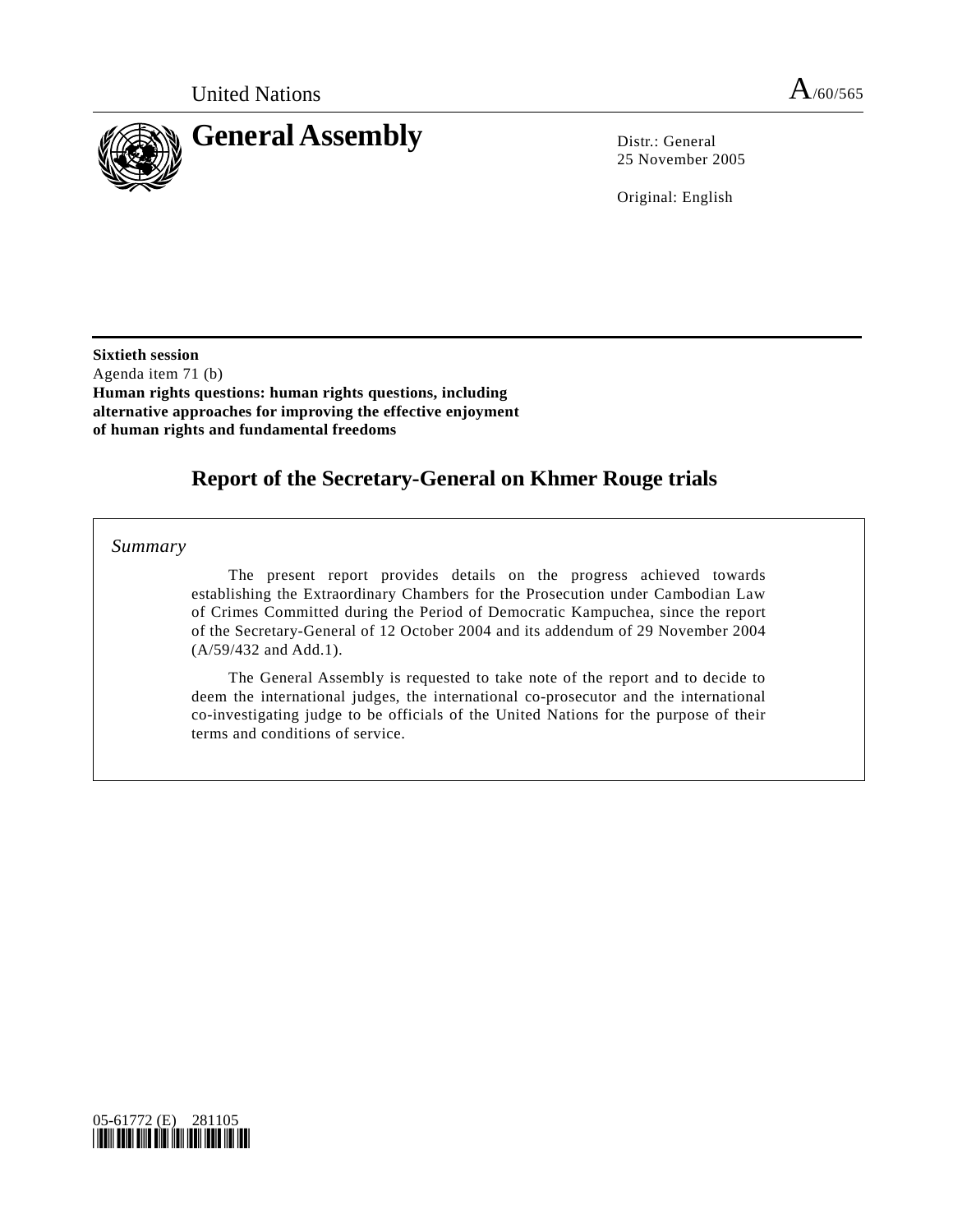#### **I. Introduction**

1. Since the issuance of the report of the Secretary-General of 12 October 2004 on the Khmer Rouge trials (A/59/432) and its addendum dated 29 November 2004 (A/59/432/Add.1), there has been substantial progress towards the establishment of Extraordinary Chambers for the Prosecution under Cambodian Law of Crimes Committed during the period of Democratic Kampuchea.

# **II. Pledging conference to meet the resource requirements**

2. In paragraph 14 (b) of A/59/432 and paragraph 6 of its addendum, I noted that the process of setting up the Extraordinary Chambers could be initiated only when sufficient money was in place to fund the staffing and the operations for a sustained period of time. I stated that I would consider that condition to have been met when pledges for the full three years of operation of the Chambers as well as actual contributions for their first year of operations had been received.

3. The budgetary requirements for establishing and operating the Extraordinary Chambers and their related institutions over three years have been worked out and were agreed between the Government of Cambodia and the United Nations in December 2004. The total budget for the anticipated three years of operation of the Extraordinary Chambers is estimated at \$56.3 million. Of that amount, the share of the United Nations would be \$43 million and that of the Government of Cambodia \$13.3 million. On the basis of those final figures, a pledging conference was held at United Nations Headquarters in New York on 28 March 2005, and sufficient contributions and pledges were received by the United Nations to fund the international staffing of the Extraordinary Chambers and their operations for a sustained period of time.

#### **III. Entry into force of the Agreement**

4. On 28 April 2005 a notification was sent to the Government of Cambodia indicating that the legal requirements on the United Nations side for the entry into force of the Agreement between the United Nations and the Royal Government of Cambodia concerning the Prosecution under Cambodian Law of Crimes Committed during the Period of Democratic Kampuchea, done at Phnom Penh on 6 June 2003, had been complied with. The Agreement accordingly entered into force on 29 April 2005, the day after the notification, in accordance with its article 32. The Government of Cambodia had previously provided its notification under that article, on 16 November 2004.

### **IV. New site for the Extraordinary Chambers and affiliate institutions**

5. During the last visit of the United Nations technical team to Phnom Penh, in December 2004, the Government of Cambodia proposed the Royal Cambodian Armed Forces High Command Headquarters, in Kandal province, as an alternative, single site for the Office of the Co-Prosecutors, Office of the Co-Investigating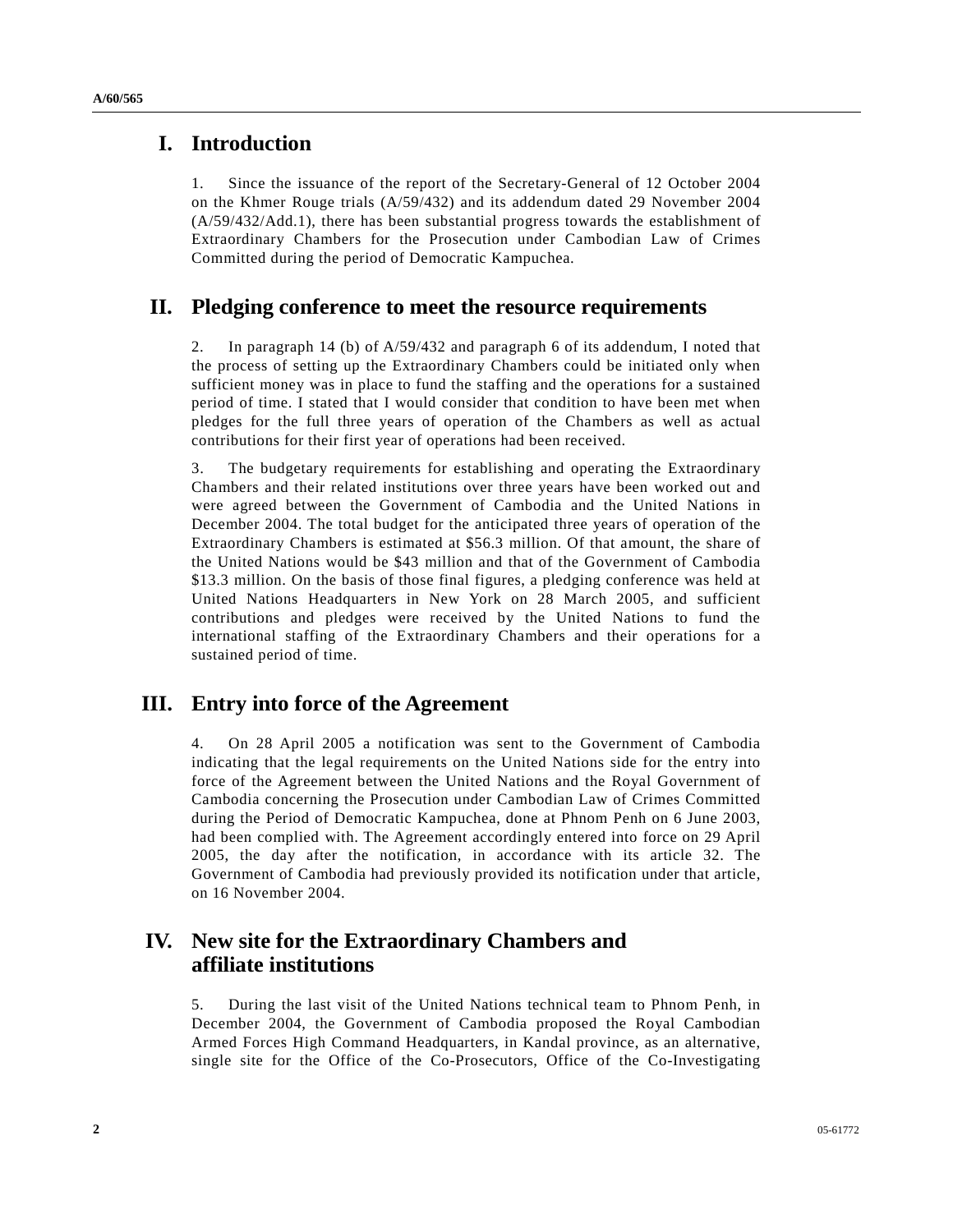Judges, Extraordinary Chambers, Pre-Trial Chambers and Office of Administration. In July 2005, the United Nations informed the Government of Cambodia that consultations with interested States had led to the conclusion that the United Nations could concur with the proposal, provided that (a) those premises were totally enclosed and fenced off from the active military facility, (b) separate and direct access to the premises was provided and (c) adequate arrangements were made by the Cambodian Government for public transportation between the centre of Phnom Penh and the site in order to ensure the widest possible attendance at the trials. In its response in August 2005, the Government of Cambodia confirmed its agreement to these three conditions. At the same time, it indicated that the work on improvements to the site and premises would take three months, but could begin only when contributions were received to complete the funds required for the Cambodian share of the budget.

# **V. Appointment of an international Deputy Director of the Office of Administration**

6. In accordance with article 8, paragraph 3, of the Agreement, there shall be an international Deputy Director of the Office of Administration who shall be responsible for the recruitment of all international staff and all administration of the international components of the Extraordinary Chambers, the Pre-Trial Chamber, the co-investigating judges, the Prosecutors' Office and the Office of Administration. Article 8, paragraph 3, of the Agreement further provides that the United Nations and the Royal Government of Cambodia agree that, when an international Deputy Director of the Office of Administration has been appointed by the Secretary-General, the assignment of that person to that position by the Royal Government of Cambodia shall take place forthwith. I appointed, effective 14 October 2005, Michelle Lee, formerly Chief of the Division of Administrative Support Services, International Criminal Tribunal for Rwanda and recently designated as Coordinator of the United Nations Assistance to the Khmer Rouge Trials, as the international Deputy Director of the Office of Administration. Confirmation of her assignment to that position by the Royal Government of Cambodia is expected shortly.

### **VI. Nomination of judges, co-prosecutor and co-investigating judge and their legal status**

7. The Agreement provides, in article 3, for a Trial Chamber, composed of three Cambodian judges and two international judges, and a Supreme Court Chamber, composed of four Cambodian judges and three international judges. In accordance with article 3, paragraph 5, of the Agreement, these five international judges are to be appointed by the Supreme Council of the Magistracy of Cambodia from a list of not less than seven nominees forwarded by the Secretary-General. The other nominees are to remain available for appointment as international judges in the event of a vacancy. They may also be designated to serve as alternate judges in specific cases, in accordance with article 3, paragraph 8, of the Agreement.